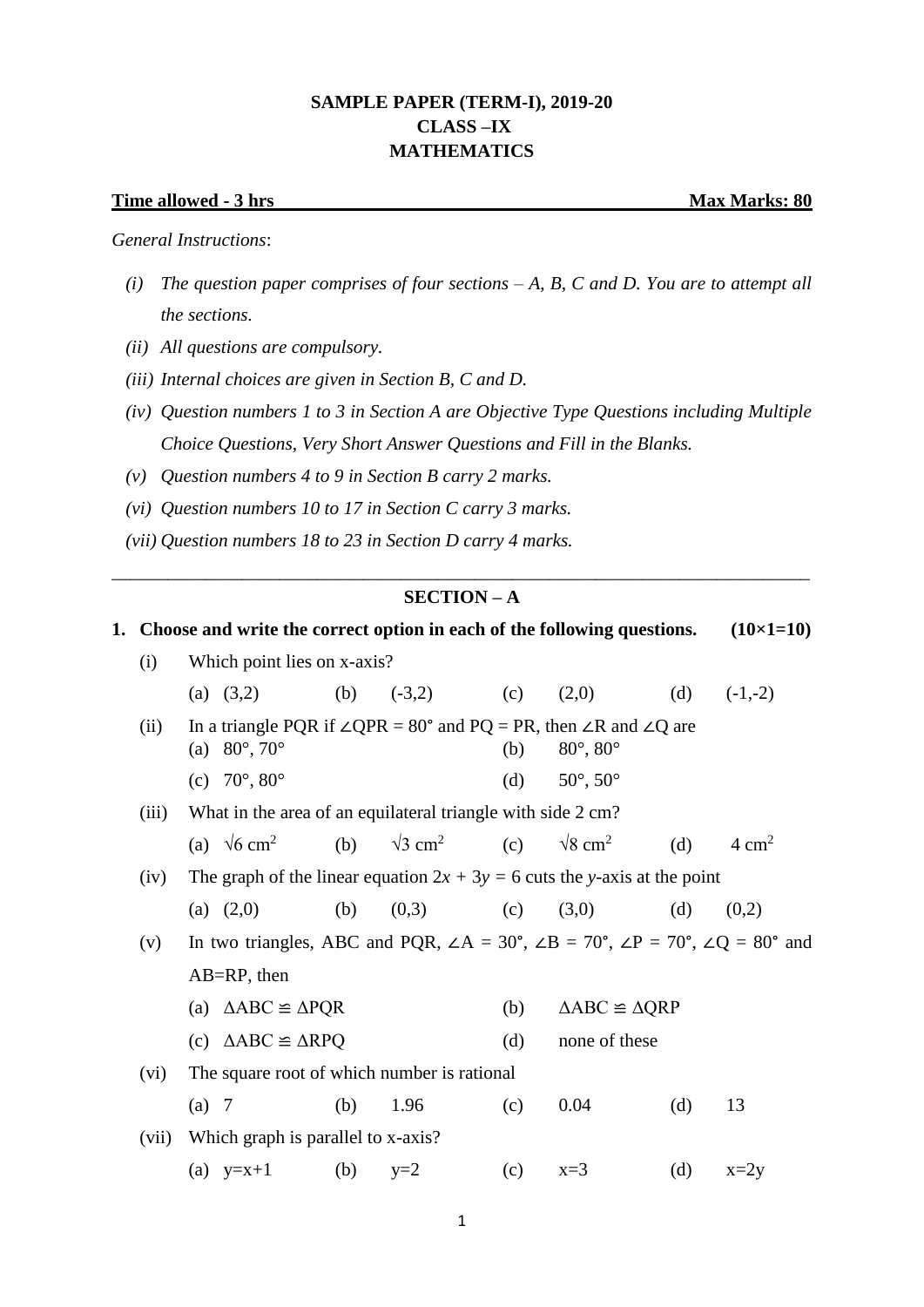(viii) The degree of polynomial  $p(x)=x+\sqrt{x^2+1}$  is (a) 1 (b) 0 (c) 3 (d) 2

(ix) Through which of the following points, the graph of  $y = -x$  passes?

(a)  $(1,1)$  (b)  $(0,1)$  (c)  $(-1,1)$  (d)  $(1,0)$ 

(x) If in a parallelogram its diagonals bisect each other and are equal then it is a,

(a) Square (b) Rectangle (c) Rhombus (d) Parallelogram

## **2. Answer the following questions. (5×1=5)**

- (i) What will you get on simplifying  $8^3 \times 2^4$ .
- (ii) Add  $2\sqrt{3}$  and  $3\sqrt{2}$ ,
- (iii) Find the measure of an angle whose measure is 32° less than its supplement.
- (iv) In a right angled triangle where angle  $A = 90^\circ$  and  $AB = AC$ . What is the value of angle B?
- (v) Write the number of zeros of  $x^2 + 4x + 2$ .

# **3.** Fill in the blanks.  $(5 \times 1 = 5)$

- (i) On rationalising the denominator of ,  $\frac{1}{\sqrt{3}-\sqrt{2}}$  you get \_\_\_\_\_\_\_\_\_\_\_.
- (ii) The consecutive angles of a parallelogram are  $\qquad \qquad$ .
- (iii) The zero of the polynomial  $p(x) = 3x + 5$  is
- (iv) A point is such that (abscissa of the point, other than zero) it equals to the ordinate of the point. In which quadrants can the point lie?
- (v) The sides of a triangle are  $3 \text{ cm}$ ,  $5 \text{ cm}$  and  $6 \text{ cm}$ , then its area=

## **SECTION – B**

## **(Question numbers 4 to 9 carry 2 marks each)**

- **4.** Factorise:  $8x^3 (2x y)^3$
- **5.** The perimeter of a square is  $(4x+20)$  cm. What will be the length of its diagonal?

## **OR**

Find the area of a triangle whose perimeter is 180 cm and two of its sides are 80 cm and 18 cm. Also calculate the altitude of the triangle corresponding to the shortest side.

- **6.** If the point (1, 2) lies on the graph of the equation  $2y = ax 4$ . Find the value of a?
- 7. In fig. two straight lines AB and CD intersect each other at O. If ∠COE =  $70^{\circ}$ , find the values of a, b and c.

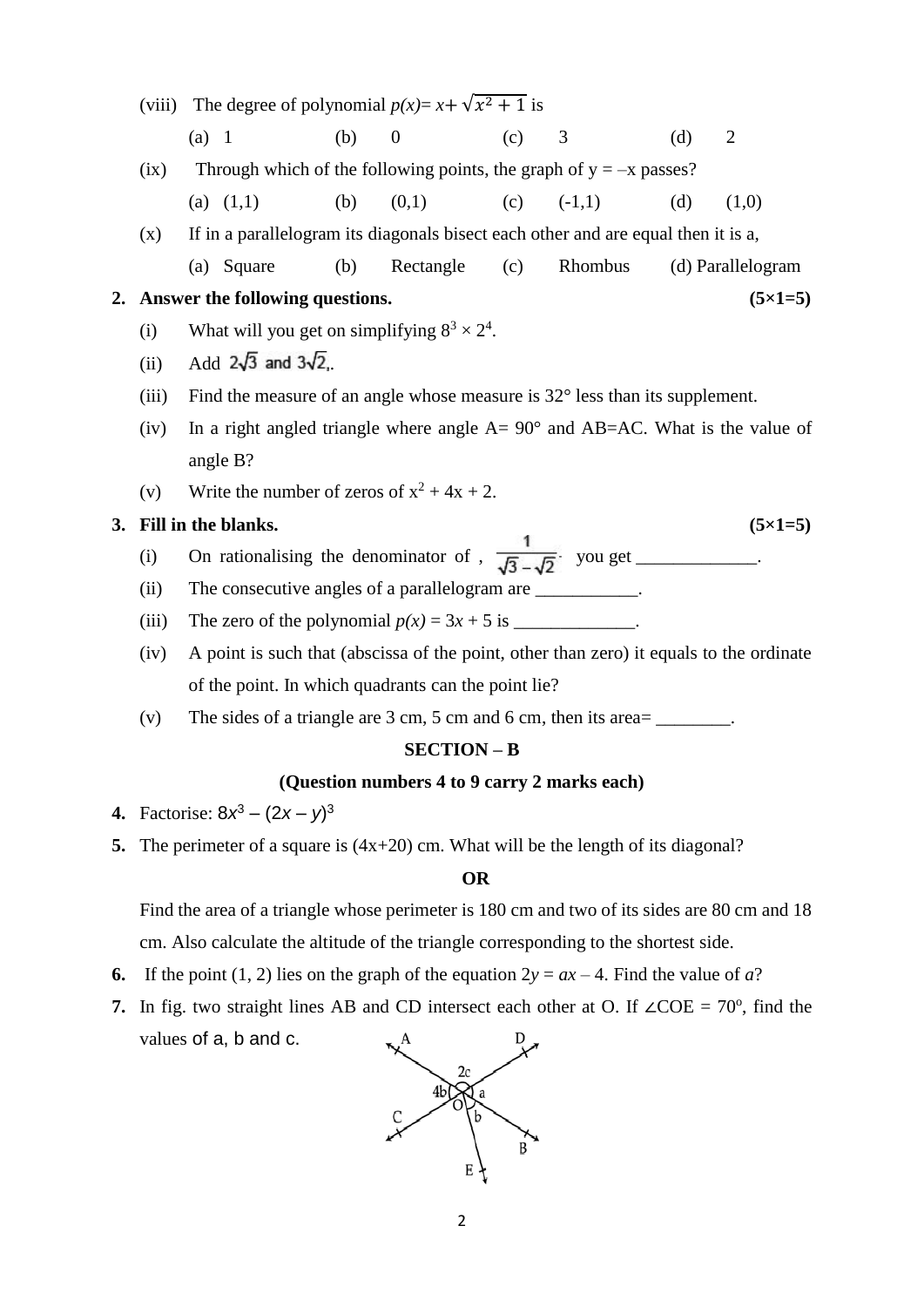**8.** Draw the graph  $3x - 2y = 6$  and from the graph, find the value of y when  $x = -3$ .

## **OR**

Draw the graph  $3x + 2y = 6$  and from the graph, find the value of x when  $y = -3$ .

**9.** Prove that angles opposite to equal sides of an isosceles triangle are equal.

### **SECTION – C**

## **(Question numbers 10 to 17 carry 3 marks each)**

- **10.** The angles of a quadrilateral are in the ratio 3:5:9:1. Find the greatest angle of the quadrilateral.
- **11.** Give the geometric representation of  $2x + 9=0$  as an equation.
	- (i) in one variable
	- (ii) in two variables
- **12.** Locate  $\sqrt{8.6}$  on the number line.
- **13.** The volume of a cube is given by the polynomial  $p(x) = 27x^3 + 54x^2 + 36x + 8$ . Find the possible expression for the sides of the cube*.*
- **14.** In a right angled triangle, one acute angle is double the other. Prove that the hypotenuse is double the smallest side.

### **OR**

In  $\triangle ABC$ ,  $AB = AC$  and the bisector of angles B and C intersect at point O. Prove that BO=CO and AO bisects ∠BAC.

- **15.** In the given figure,  $\overline{PQ}$  and  $\overline{MN}$  intersect at O.
	- (a) Determine y, when  $x = 60^\circ$ .



- (b) Determine x, when  $y = 40^\circ$ .
- **16.** If  $x^3 + mx^2 x + 6$  has  $(x 2)$  as a factor, and leaves a remainder *n* when divided by  $(x 3)$ , find the values of *m* and *n*.

### **OR**

If 
$$
x^2 + \frac{1}{x^2} = 18
$$
 then find the value of  $x - \frac{1}{x}$ .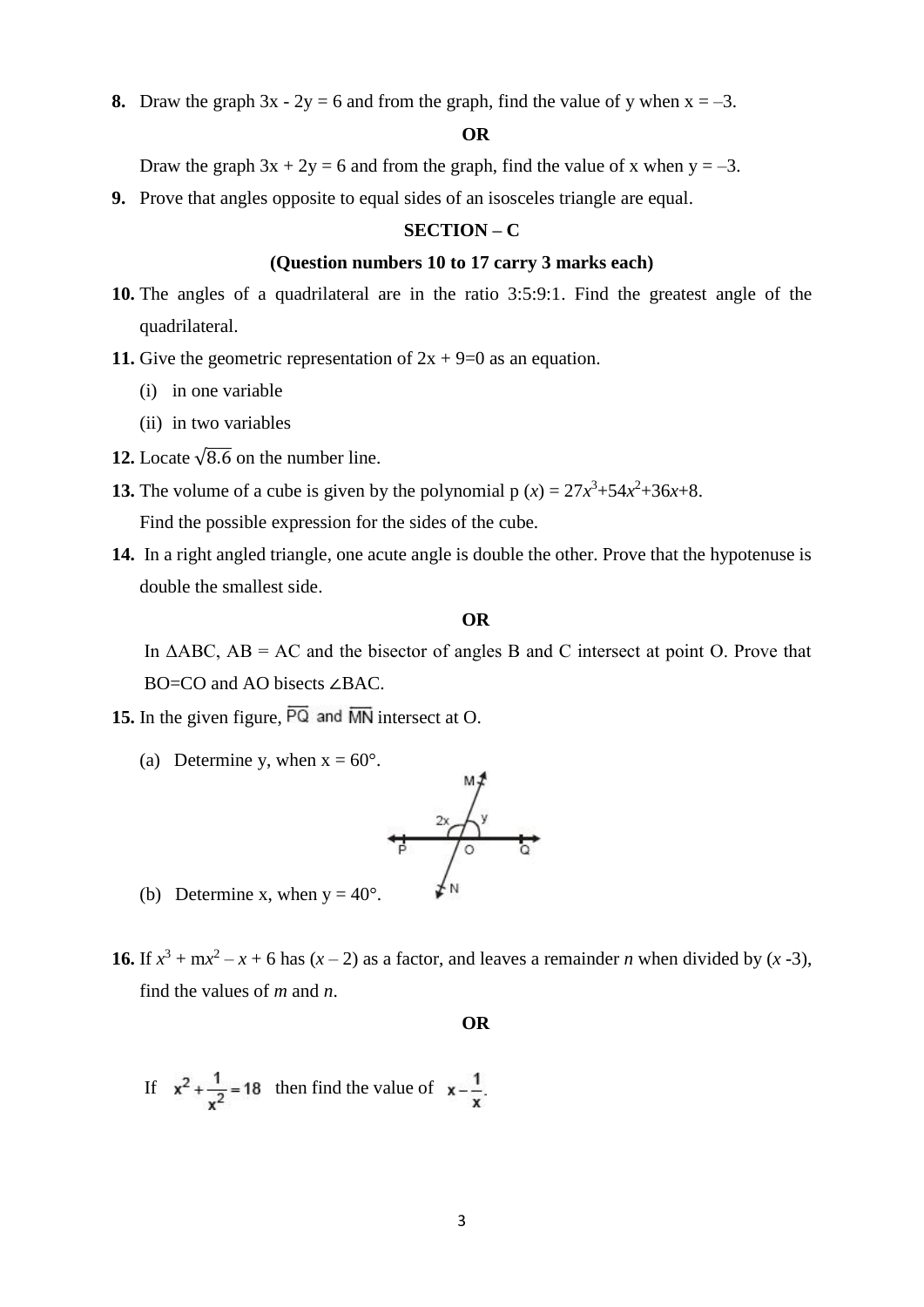**17.** PQRS is a parallelogram. PS is produced to meet M so that SM = SR and MR is produced to meet PQ produced at N. Prove that QN= QR.

#### **OR**

In the given figure, T and M are two points inside a parallelogram PORS such that  $PT=MR$ 

and PT || MR. Then prove that

(a) ΔPTR ≌ ΔRMP

(b)  $RT \parallel PM$  and  $RT = RM$ 



### **SECTION – D**

#### **(Question numbers 18 to 23 carry 4 marks each)**

18. Draw the graph of following linear equation in two variables.

$$
x + y = 8
$$

- **19.** Show that  $\frac{x^{-1}+y^{-1}}{x^{-1}}+\frac{x^{-1}-y^{-1}}{x^{-1}}=\frac{x^2+y^2}{xy}$
- **20.** In a ΔABC, DE is parallel to BC and D is the mid-point of side AB. Find the perimeter of  $\triangle$ ABC when AE = 4.5 cm, DE = 5 cm and DB = 3.5 cm.
- **21.** Find the values of *a* and *b*, if  $x^3 + ax^2 bx + 10$  is divisible by  $x^2 3x + 2$ .

#### **OR**

Using factor theorem, factorize  $x^3 - 6x^2 + 3x + 10$ .

**22.** In the given figure, triangles PQC and PRC are such that QC = PR and PQ = CR. Prove that ∠PCQ = ∠CPR.



If parallel lines are intersected by the transversal, prove that the bisectors of the two pairs interior angles enclose a rectangle.

**23.** Find the height of a trapezium in which parallel sides are 25 cm 77 cm and non-parallel sides and 26 cm and 60 cm. Given the area of the trapezium as  $1644 \text{ cm}^2$ .

### **OR**